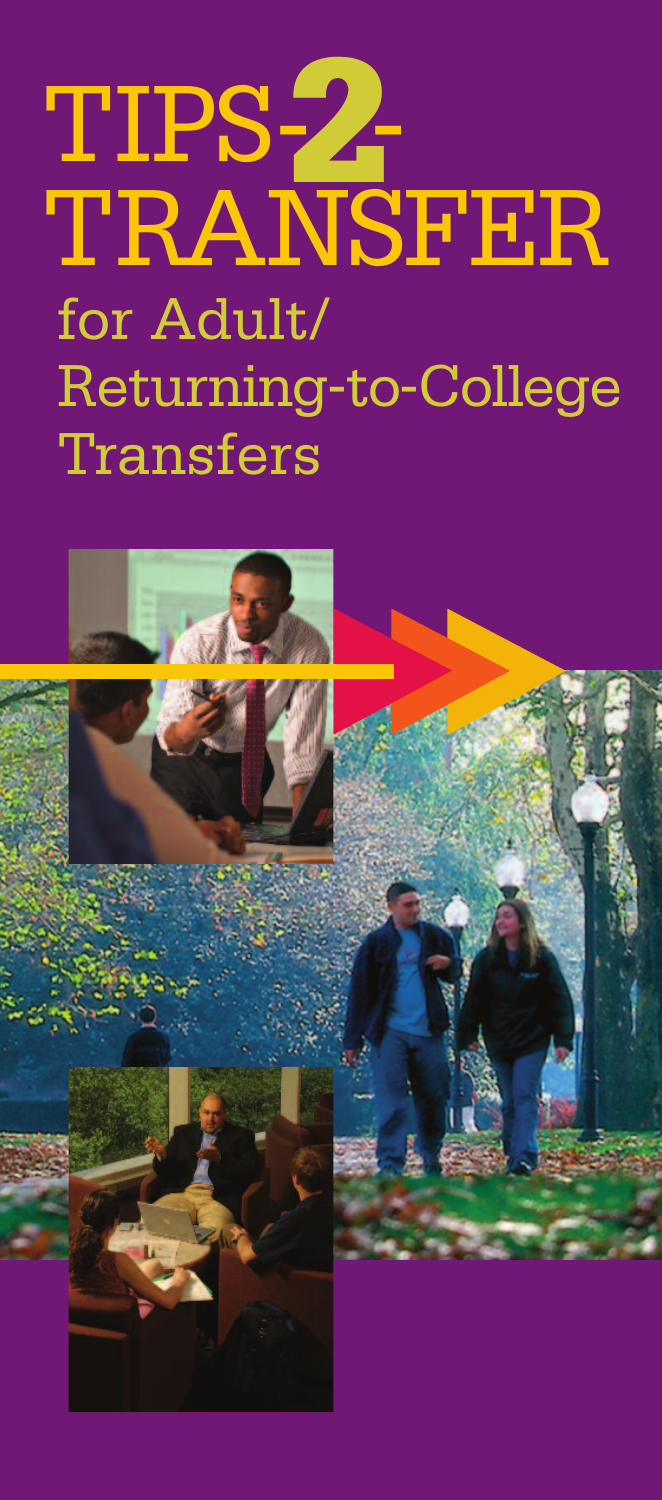**It's never too late** to get back to college to finish your studies! There are many options for adult or returning students for either full-time or part-time study. Read on to learn some of the important steps to take to transition to a new university/college and request transfer of previously-earned credits.

# **Q&A Transfer Answers for Adult or Returning-to-College Transfers**

## **1. Why do colleges differentiate between traditional and adult or returning-tocollege transfer students?**

 Many universities and colleges have unique programs specifically for adult/nontraditional students. For example, the institution may have an Adult Division that only admits students older than age 21. Frequently, classes are offered at times that are more convenient to students who have other day-time or work-week obligations (for example, in the evening or weekends). An additional distinction is that adult students are often defined as independent students for financial aid eligibility.

**Many universities and colleges have unique programs specifically for adult/returning students with classes offered at times that are more convenient to students who have other day-time or work-week obligations.**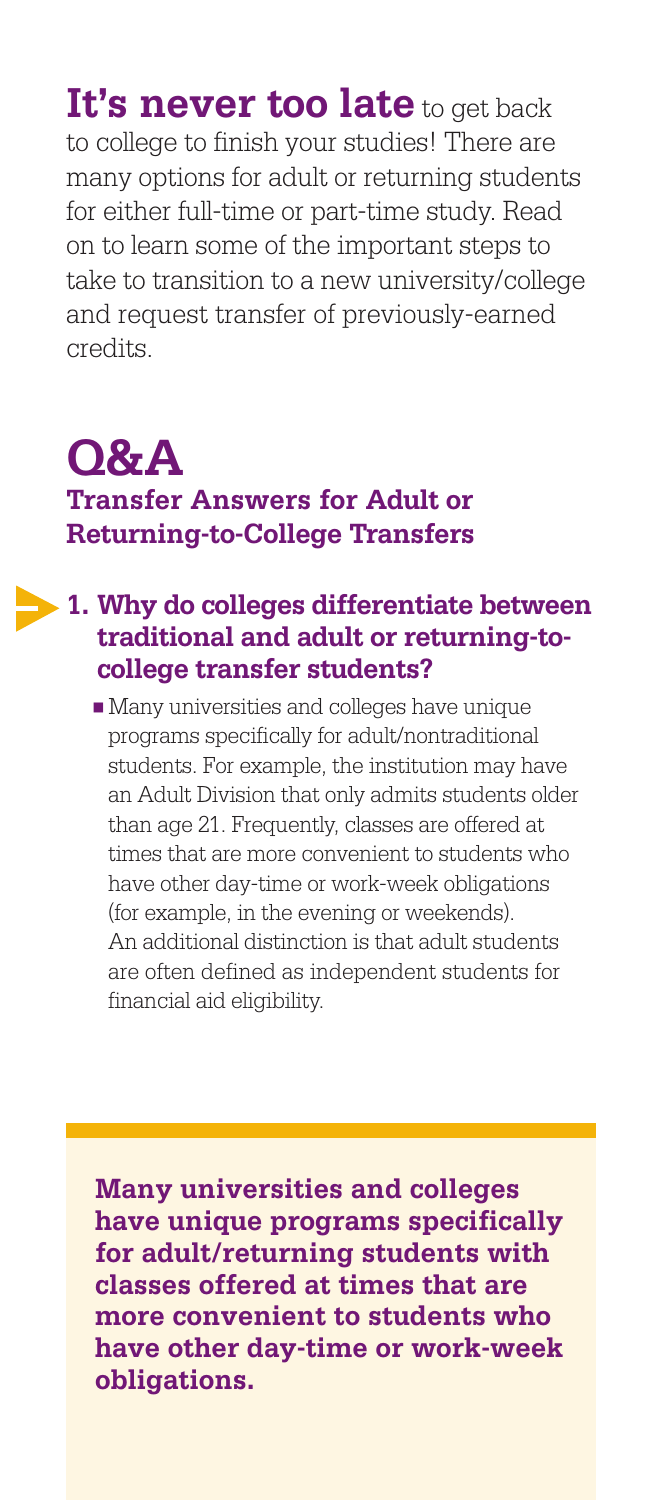# **Transfer Checklist**

#### **Identify the academic major you hope to pursue**

#### **Research colleges and universities**

- $\Box$  Visit the campus (take a tour); or, if not possible, visit virtually on the web or use social media
	- Schedule an appointment with admissions and/or the academic department that interests you

#### Ask about:

- **-** Transferability of credits
- **-** College cost
- **-** Financial aid (learn about availability of grants, scholarships and loans as well as application requirements and deadlines)

#### **Gather and prepare application and supporting documents such as:**

- High School transcripts (if required) and, if also requested, SAT or ACT, and AP scores
- $\blacksquare$  College transcripts from current college (if attending) and all other colleges previously attended
- Military transcripts and DD214 Service Discharge documents, if applicable
- Educational gap statement/essay (if you have taken time off from school, you may be asked to write an essay outlining what you have been doing during that time)
- **Letter(s)** of recommendation

#### **Apply for financial aid**

- Submit your FAFSA
- Apply for any scholarships, grants, other aid

#### **Once you've been admitted…**

- **Review your Transfer Credit Evaluation**
- **Meet with an advisor or transfer counselor to register for courses and complete enrollment**
	- Pay deposit by deadline
	- Decide on housing (if needed)
	- Attend orientation session
	- Submit health and immunization records
	- Submit final college transcripts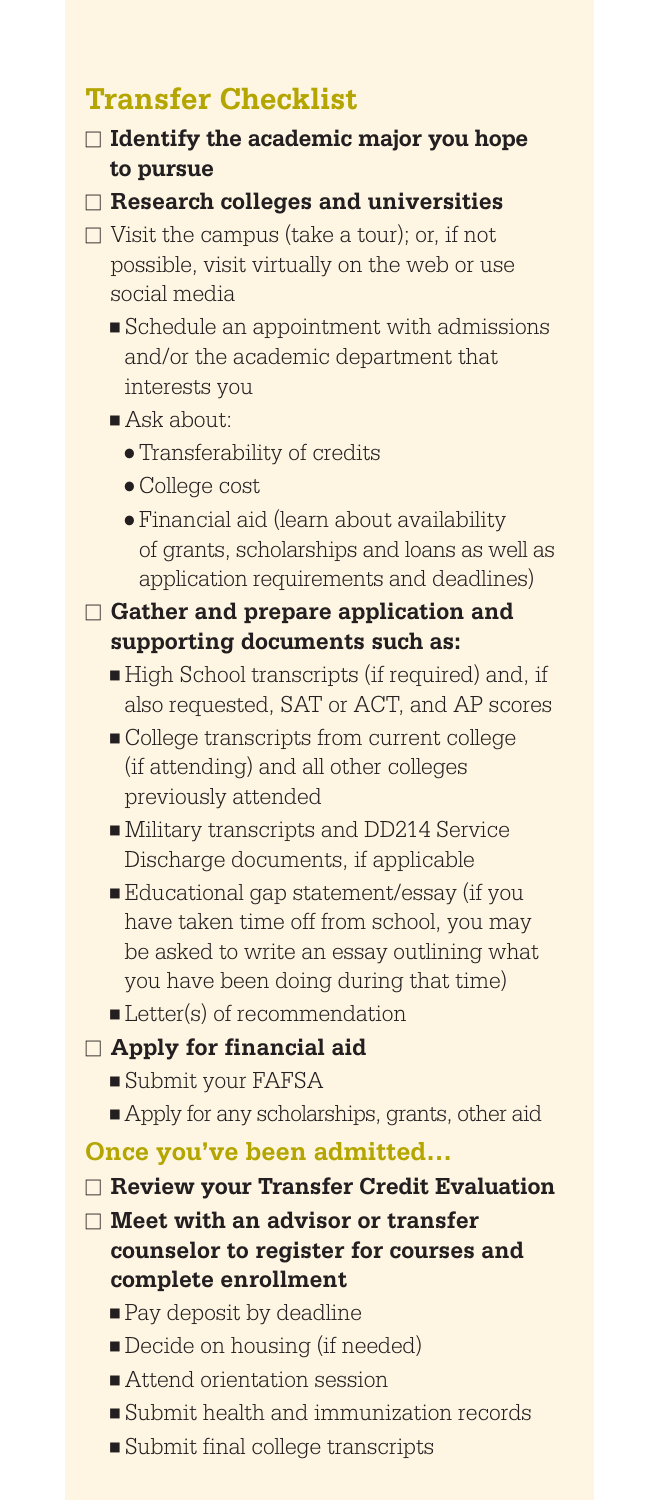## **2. Am I able to take one class or do I have to go full time (12-15 credits)?**

 When you register for classes, you have the option to fully matriculate, which means you are seeking a degree such as a bachelor's, or to register as a non-matriculated student, meaning you are taking courses without the goal of obtaining a degree. As a matriculated, full-time student you may have access to financial aid, scholarships and grants. A matriculated part-time student has fewer financial aid options, but may still be eligible for certain programs. Be sure to check with the college's financial aid office.

## **3. I know that I want to enroll at a certain college, where do I begin?**

Research the program at the college/university you are most interested in attending. Schedule a campus visit to go on a tour and meet with an admissions representative. If you can't visit, or are more comfortable speaking with a counselor over the phone or via email, be sure that you have done your research in advance and prepare your questions carefully.

### **Questions to Ask Your Transfer Counselor:**

- What courses and credits will be accepted for transfer credit and what are their course equivalencies?
- **How will the transferred courses and** requirements enable me to earn the degree I am seeking?
- Are courses available in the evening, on weekends or online?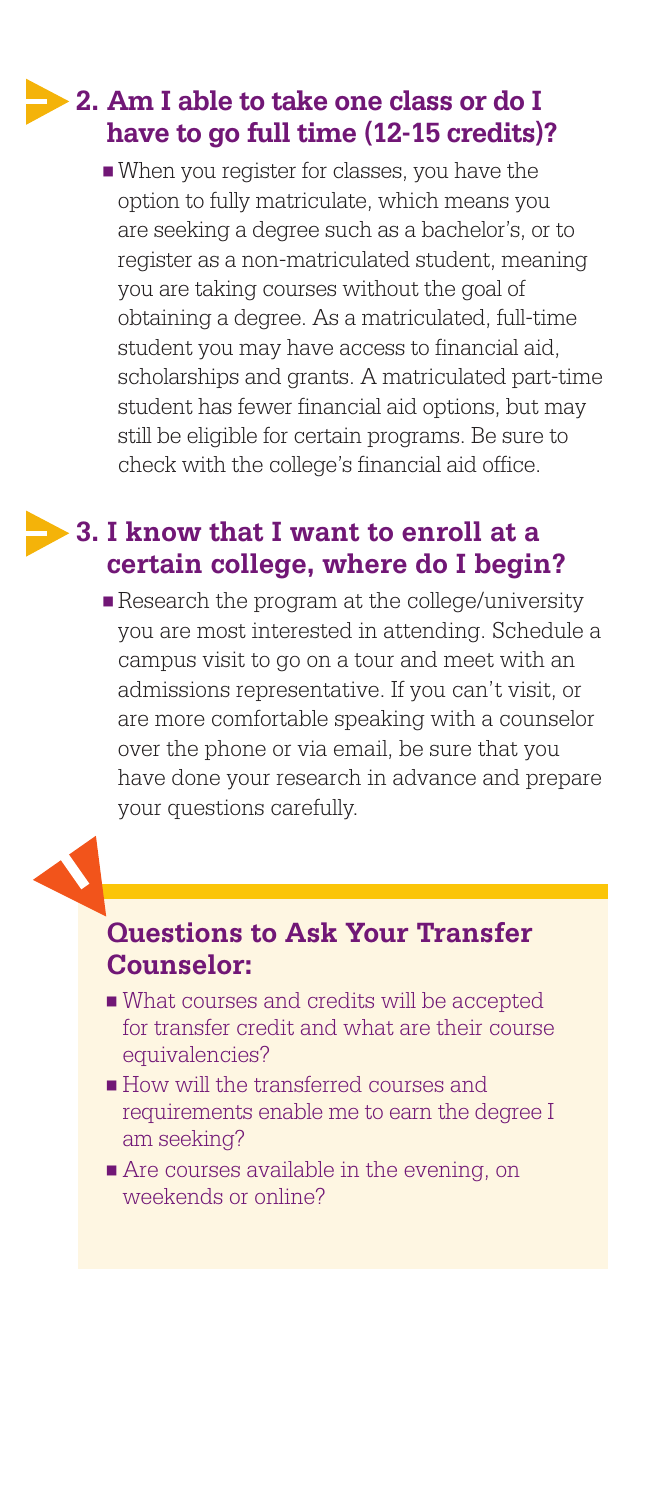**The university/college you are transferring to will make the final decision about how and if your previous college credits or credit for life experiences will transfer.**

# **4. How can I afford a college or university?**

**Find out the institution's costs and what the** average financial aid package is for adult/ returning-to-college students. Also ask what percentage of students receives financial aid, what scholarships or grants are offered at the college, and the qualifications needed to be awarded aid. Always be realistic about your finances.

Do not wait to be accepted before filing for financial aid! Check with the college to determine which forms you need to file and when you need to file them to be considered for all types of aid. Be sure to complete and submit all applications for aid and scholarships by the specified deadlines.

## **5. What are my housing options?**

 Contact the campus Residential Life Office to inquire about housing for adult students. If you have a family and will require campus housing, be sure to ask if family housing is available. Most colleges will be able to provide information about off-campus apartments or, at a minimum, recommend a local realtor.

# **6. I need childcare; where can I get help?**

Some institutions offer on-site childcare. There are often certain requirements you must meet to be eligible for this service.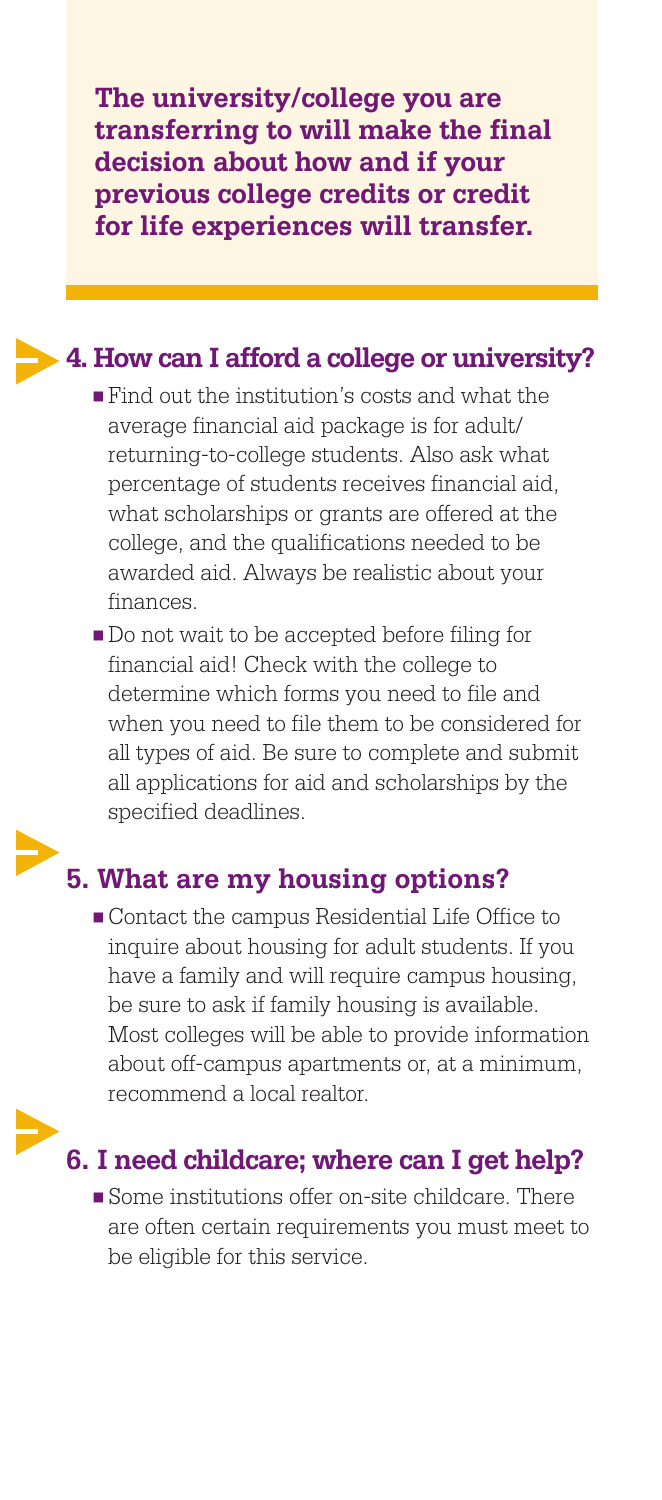

## **7. How will I know what courses will transfer?**

- Take a look at Course Equivalencies often found on a college or university's website.
- **The university or college you are transferring to** will make the final decision about how and if your college credits or credit for life experiences will transfer. Talk with a Transfer Counselor at the institution you will be attending to discuss your Transfer Credit Evaluation.

## **8. How do I begin the application process?**

- $\blacksquare$  Check the college's website for application procedures.
- Some academic programs (e.g., nursing, teacher education, social work) often require a separate application in addition to the general application.
- $\blacksquare$  Most universities/colleges prefer that you apply online. College applications are often found on the college's Admissions page in a link such as 'Apply Now.'
- Watch the deadlines!

## **9. Which transcripts do I need to send?**

- $\blacksquare$  There are three types of transcripts  $-$  high school, college, and for U.S. Armed Service Veterans, military transcripts.
- Request your official transcripts from ALL the colleges you have attended and from your high school, if required by the college.
- **For veterans, contact your military branch to** obtain your military transcript.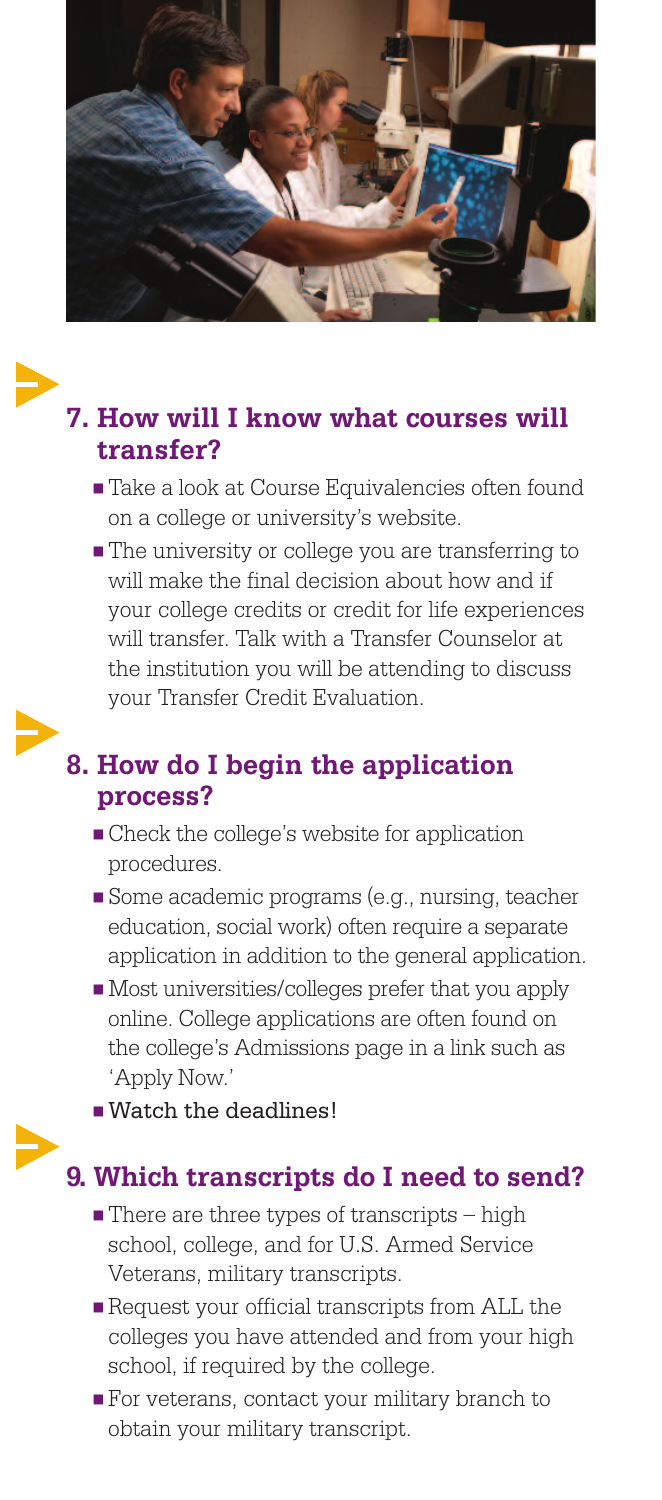# **Transfer Terms**

#### Articulation/Transfer Agreements

A formal agreement between institutions (usually between community colleges/2-year colleges and 4-year institutions) that maps a program of study from a 2-year to a 4 year-degree.

#### Credit Evaluation

An assessment of a student's transfer credit, generally performed at the time of admission. A student's previous college credits are evaluated to determine if the transfer college has equivalent courses and can then offer transfer credit for those courses.

#### Financial Aid

Any grant, scholarship, loan or paid employment offered to help a student meet his or her college expenses. The amount a student receives is determined by federal, state and institutional guidelines.

#### Residency (relating to transfer)

The number of courses, credits or percentage of a program a student must complete at an institution to graduate from that institution.

#### Transfer Credits

Also known as Credit Transfer and Advance Standing, these are terms used by colleges and universities for the procedure of granting credit to a student for educational experience or courses completed at another institution.

# **Helpful Websites**

**www.nycolleges.org www.studentaid.ed.gov www.hesc.ny.gov www.GoCollegeNY.org**